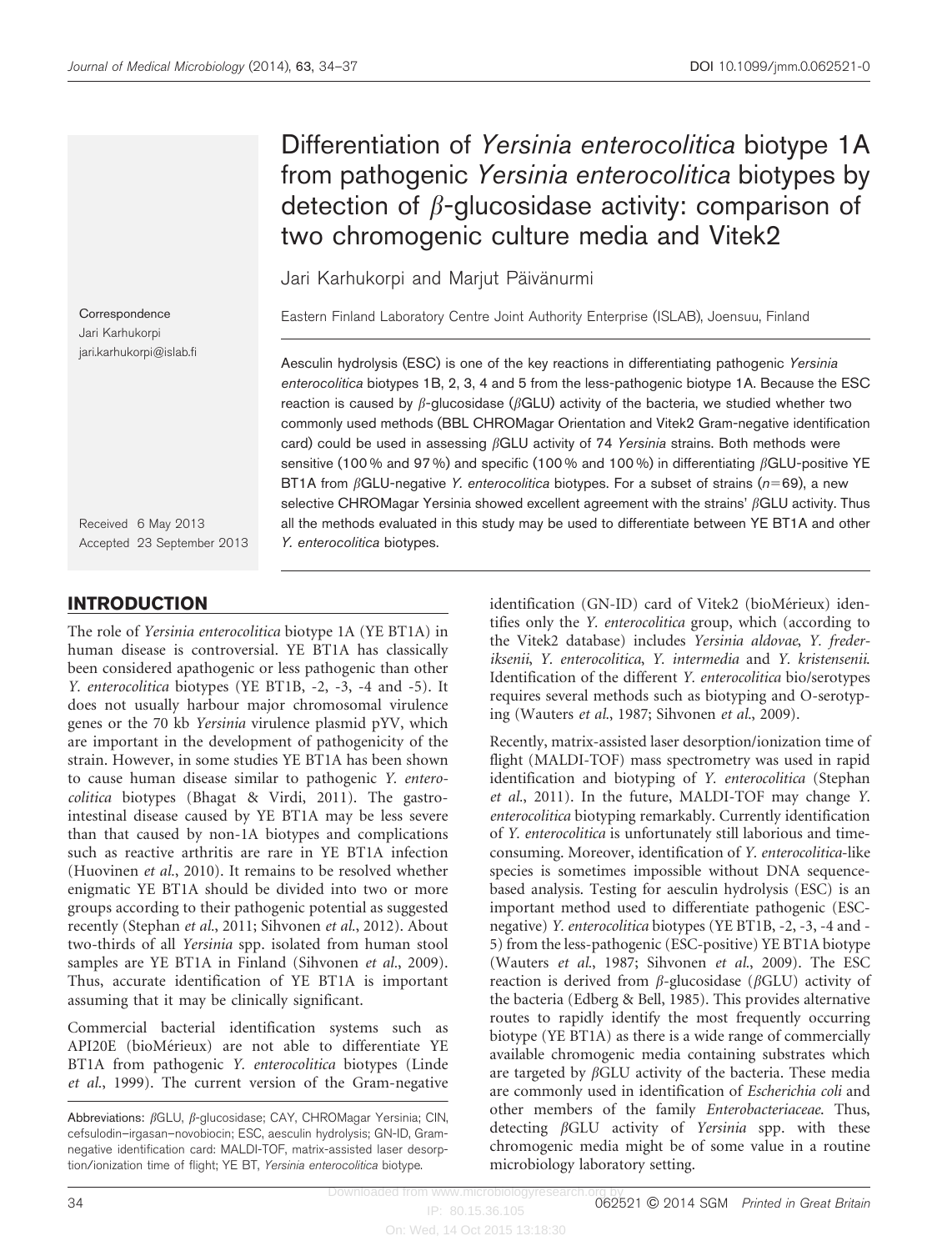We studied the growth characteristics of Yersinia spp. on one of these chromogenic media, a non-selective BBL CHROMagar Orientation (Orientation; Becton Dickinson) and compared it with a novel selective CHROMagar Yersinia (CAY; CHROMagar Microbiology). Additionally, we evaluated whether the automated bacterial identification system Vitek2 could be used in the identification of YE BT1A because the  $\beta$ GLU reaction is included in the GN-ID card of Vitek2, although the Vitek2 database does not utilize the  $\beta$ GLU result.

#### **METHODS**

Eighty-four Yersinia spp. strains were isolated from 18 477 human stool samples in Eastern Finland (population 570 000) between March 2010 and February 2013 (3 years). Stool samples were routinely cultured on cefsulodin–irgasan–novobiocin (CIN) agar (Oxoid) and incubated for 2 days in an aerobic atmosphere at 30  $^{\circ}$ C. Cold-enrichment was not used. Identification of typical colonies with a bull's eye appearance was carried out using API20E. Y. enterocolitica biotyping with  $\beta$ -xylosidase, pyrazinamidase, ESC and trehalose was carried out with Diatabs (Rosco). Additionally indole production and lipase activity were determined ([Wauters](#page-3-0) et al., 1987; [Sihvonen](#page-3-0) et al., 2009). Lipase activity was studied with egg yolk agar plates at 30 °C. When a Yersinia species other than Y. enterocolitica was suspected and the ESC reaction was negative, the strain was additionally sent to the Finnish Yersinia reference laboratory at the National Institute of Health and Welfare for further identification. Since March 2011 all pathogenic Y. enterocolitica biotypes were also serotyped with O:3 and O:9 antisera (Statens Serum Institut) (data not shown).

Of 84 Yersinia strains 74 (88%) were available for  $\beta$ GLU detection with Orientation agar and Vitek2. Briefly, strains were subcultured onto Orientation and incubated for 48 h in an aerobic atmosphere at 30 °C. The plates were examined after 24 and 48 h. The colour and size of the colonies were observed. Each isolate was also tested with Vitek2 using the GN-ID card. During the preparation of this manuscript a new CAY was introduced. Growth characteristics of a subset of 69 Yersinia strains still available to us were studied with this Y. enterocolitic-selective medium. Incubation and examination of CAY were carried out as with CIN agar.

#### RESULTS

Growth characteristics of Yersinia spp. on two chromogenic media, as well as  $\beta$ GLU activity according to Vitek2 are shown in [Table 1.](#page-2-0) As a blue-green colony colour on Orientation indicates  $\beta$ GLU activity of the strain, the sensitivity and specificity of Orientation to detect  $\beta$ GLU activity of Y. enterocolitica biotypes were both 100 %. After 48 h of incubation, differences in colony colours were even more distinctive ([Fig. 1\)](#page-2-0).

All Yersinia strains  $(n=74)$  were identified as 'Y. entero*colitica* group' with Vitek2, and  $\beta$ GLU reaction was positive for 33/34 YE BT1A strains (sensitivity 97 %) and negative for all pathogenic Y. enterocolitica biotype strains (specificity 100 %). In all cases, including Y. enterocolitica-like species, pathogenic Y. enterocolitica biotypes could be ruled out with a positive  $\beta$ GLU Vitek2 result.

Twelve apathogenic Y. enterocolitica-like strains were studied with Orientation and Vitek2 [\(Table 1](#page-2-0)). Interestingly, some subcultures of Yersinia bercovieri on Orientation agar at  $30 °C$  showed a pale green tinge. Consequently, we cultured Y. bercovieri and other  $\beta$ GLU-negative Yersinia strains on Orientation at 25 and 37  $^{\circ}$ C. All strains produced purple colonies at 25  $\degree$ C and blue-green colonies at 37  $\degree$ C.

All Yersinia strains studied  $(n=69)$ , including Y. enterocolitica-like species, grew on CAY after overnight incubation; however, the distinctive mauve colour appeared in four pathogenic Y. enterocolitica biotype strains only after 48 h incubation. All YE BT1A strains studied  $(n=34)$  produced metallic-blue colonies and all pathogenic *Y. enterocolitica* biotype strains  $(n=24)$  mauve colonies. Y. bercovieri ( $n=4$ ), Y. kristensenii ( $n=2$ ) and Yersinia mollaretii  $(n=1)$ , which are ESC-negative, also grew as mauve colonies similar to pathogenic Y. enterocolitica biotypes. ESC-positive Y. frederiksenii  $(n=4)$ produced metallic-blue colonies similar to YE BT1A.

Pathogenic YE BT1B and YE BT5 are very rare in Finland ([Sihvonen](#page-3-0) et al., 2009). Because no YE BT1B strain was found in our patient samples, we studied the YE BT1B type strain (ATCC 23715), which is ESC-negative. It produced purple colonies on Orientation and mauve on CAY, and was  $\beta$ GLU-negative with Vitek2 as it should be. Unfortunately, no YE BT5 strain was available to us.

### **DISCUSSION**

In this study we have shown that  $\beta$ GLU activity of Yersinia spp. can be reliably detected with CHROMagar Orientation. To our knowledge, this has not been reported earlier, although a single Y. enterocolitica strain was reported to produce blue colonies on CHROMagar Orientation in a study which focused on other Enterobacteriaceae ([Merlino](#page-3-0) et al.[, 1996](#page-3-0)). Initially, we also tested the performance of CPS ID (bioMérieux) and UTI Clearance (Oxoid) to detect  $\beta$ GLU activity with refrigerated Y. enterocolitica strains. These media were as capable as Orientation of differentiating YE BT1A from pathogenic Y. enterocolitica biotypes (data not shown). However, the colours on Orientation were estimated by three individual readers to be most informative. This may be due to the fact that Orientation was in routine use in our laboratory and the personnel were more familiar with it.

Earlier, a Yersinia-selective chromogenic medium (YeCM) was shown to detect potentially virulent Y. enterocolitica by targeting  $\beta$ GLU [\(Weagant, 2008\)](#page-3-0) and a selective chromogenic Yersinia plate (YECA; AES Chemunex) was used to differentiate YE BT1A from pathogenic Y. enterocolitica biotypes from pig tonsils (Denis et al.[, 2011\)](#page-3-0). However, these media are not commercially available, nor are they used in clinical microbiology laboratories, at least not in Finland. Recently, CAY was recommended for routine use in faecal cultures to screen pathogenic Y. enterocolitica ([Renaud](#page-3-0) et al., 2013). The composition of CAY has not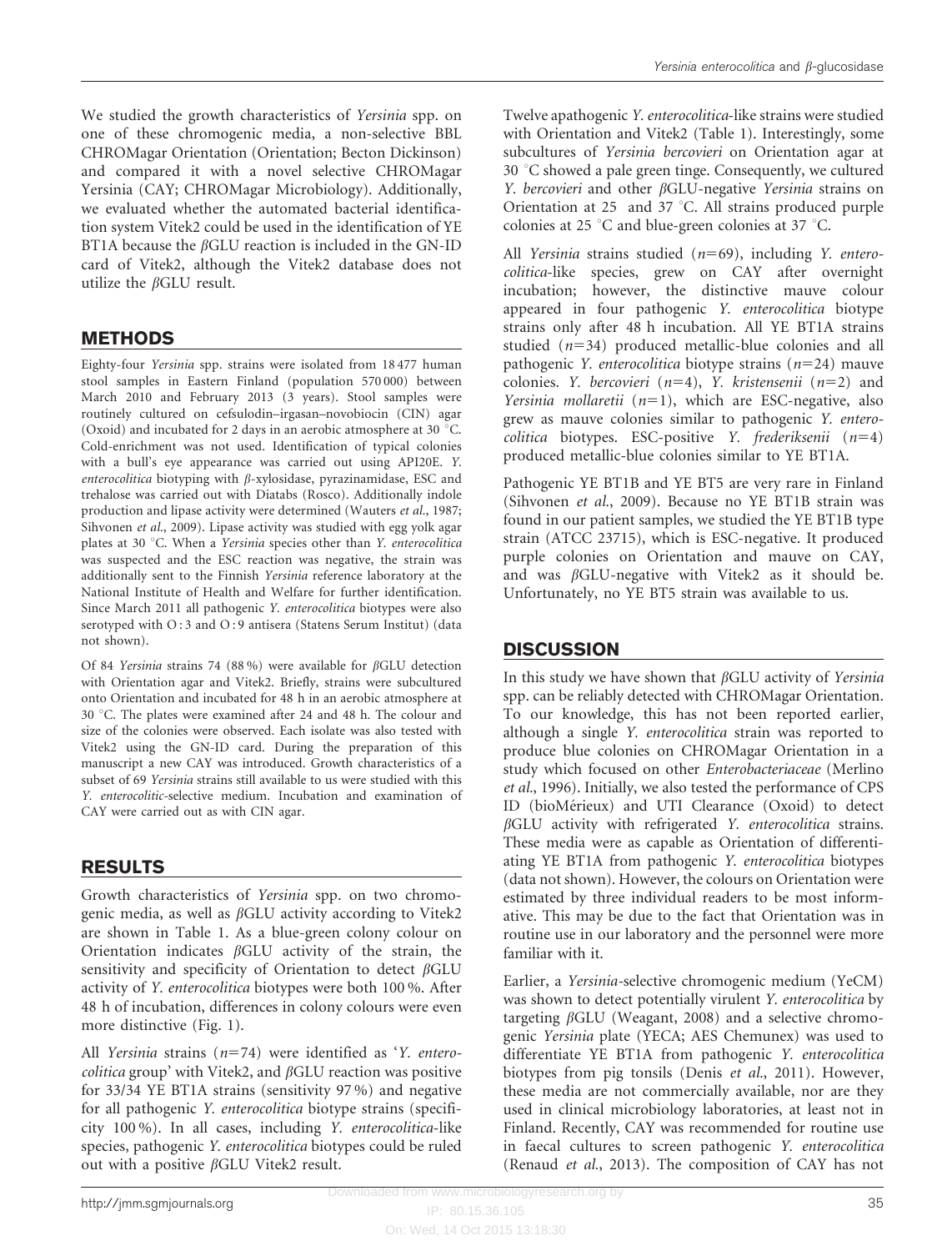|                  | <b>ESC</b>      | <b>BBL CHROMagar Orientation</b> |               |            | Vitek2 GN-ID card |                      |                | <b>CAY</b>     |                |               |
|------------------|-----------------|----------------------------------|---------------|------------|-------------------|----------------------|----------------|----------------|----------------|---------------|
|                  |                 | n                                | Colour        |            | $\boldsymbol{n}$  | $\beta$ GLU reaction |                | $n^*$          | Colour         |               |
|                  |                 |                                  | Purple        | Blue-green |                   |                      | $^{+}$         |                | Mauve          | Metallic-blue |
| YE BT1A          | $^{+}$          | 34                               | $\theta$      | 34         | 34                |                      | 33             | 34             | $\overline{0}$ | 34            |
| YE BT2, -3, -4   | $\qquad \qquad$ | 28                               | 28            | $\Omega$   | 28                | 28                   | $\Omega$       | 24             | 24             |               |
| Y. bercovieri    |                 | 5                                | 5†            | $\Omega$   | 5                 | 5                    | $\Omega$       | 4              | 4              |               |
| Y. frederiksenii | $^{+}$          | 4                                | $\theta$      | 4          | 4                 | $\Omega$             | $\overline{4}$ | $\overline{4}$ | $\Omega$       | 4             |
| Y. kristensenii  |                 | $\mathcal{D}$                    | $\mathcal{L}$ | $\Omega$   | $\mathcal{D}$     | $\overline{2}$       |                | $\overline{2}$ | $\overline{2}$ |               |
| Y. mollaretii    |                 |                                  |               | $\Omega$   |                   |                      | $\Omega$       |                |                |               |
| Total            |                 | 74                               |               |            | 74                |                      |                | 69             |                |               |

<span id="page-2-0"></span>Table 1. Colony colour of Yersinia spp. on BBL CHROMagar Orientation and CAY, and  $\beta$ GLU activity of Yersinia spp. according to Vitek2 GN-ID

Data are presented as number of strains.

\*Five of 74 Yersinia strains were not available for culturing on CAY.  $\pm$  Four of five *Y. bercovieri* strains grew as pale green at 30 °C.

been published. Renaud et al. indicated that the chromogenic reaction on CAY is targeted by chromosomally encoded Y. enterocolitica enzymes, but they did not specify these enzymes more precisely. As shown in Table 1, the growth patterns of Yersinia spp. on CAY are in 100 % accordance with  $\beta$ GLU production and ESC of Yersinia spp. This suggests that at least one of the potential chromogenic substrates on CAY is targeted by  $\beta$ GLU. CAY



Fig. 1. Yersinia strains isolated from stool specimens on BBL CHROMagar Orientation after 48 h incubation at 30 °C. 1, Y. enterocolitica biotype 1A; 2, Y. frederiksenii; 3, Y. kristensenii; 4, Y. bercovieri; 5, Y. bercovieri; 6, Y. enterocolitica bio/serotype 2/ O : 9; 7, Y. enterocolitica bio/serotype 4/O : 3; 8, Y. enterocolitica biotype 1A.

should be inhibitory to some apathogenic Y. enterocoliticalike strains. However, all Y. enterocolitica-like species grew well on CAY in our study.

Subculturing Yersinia colonies on chromogenic plates or using CAY in primary cultures may also facilitate the identification of Yersinia spp. in mixed-culture cases. In our study, both YE BT1A  $(\beta GLU\text{-}positive)$  and Y.  $mollaretii$  ( $\beta$ GLU-negative) strains were cultured from a single patient sample on CIN agar. These were readily distinguishable from each other after subculturing on Orientation agar. In a large Finnish study, 2 % of Yersiniapositive faecal samples were characterized by a co-existence of different Yersinia spp. in the same sample ([Sihvonen](#page-3-0) et al.[, 2009](#page-3-0)).

Twelve apathogenic Y. enterocolitica-like strains were studied with Orientation and Vitek2 and the  $\beta$ GLU results obtained with Orientation and Vitek2 were in accordance with previously published ESC results ([Sihvonen](#page-3-0) et al., [2009](#page-3-0)). The pale green colour of some Y. bercovieri strains on Orientation at 30 °C suggests that Y. bercovieri is probably on the threshold of  $\beta$ GLU production and more prone to low-level  $\beta$ GLU production than other  $\beta$ GLUnegative Yersinia spp. (including pathogenic Y. enterocolitica biotypes) at this temperature. This phenomenon could be used in presumptive identification with four out of five of the Y. bercovieri strains presented here. Y. bercovieri is the second most common Y. enterocolitica-like species (after Y. frederiksenii) and the most common ESC/ $\beta$ GLUnegative Y. enterocolitica-like species in clinical microbiology laboratories in Finland ([Sihvonen](#page-3-0) et al., 2009). Thus, simply observing a pale green colony colour on Orientation might facilitate interpretations between pathogenic Y. enterocolitica biotypes and Y. bercovieri. The limitation of our study is that only 12 Y. enterocolitica-like strains were included. These belonged to four different Y. enterocoliticalike species, which, however, compose over 80 % of all Y.